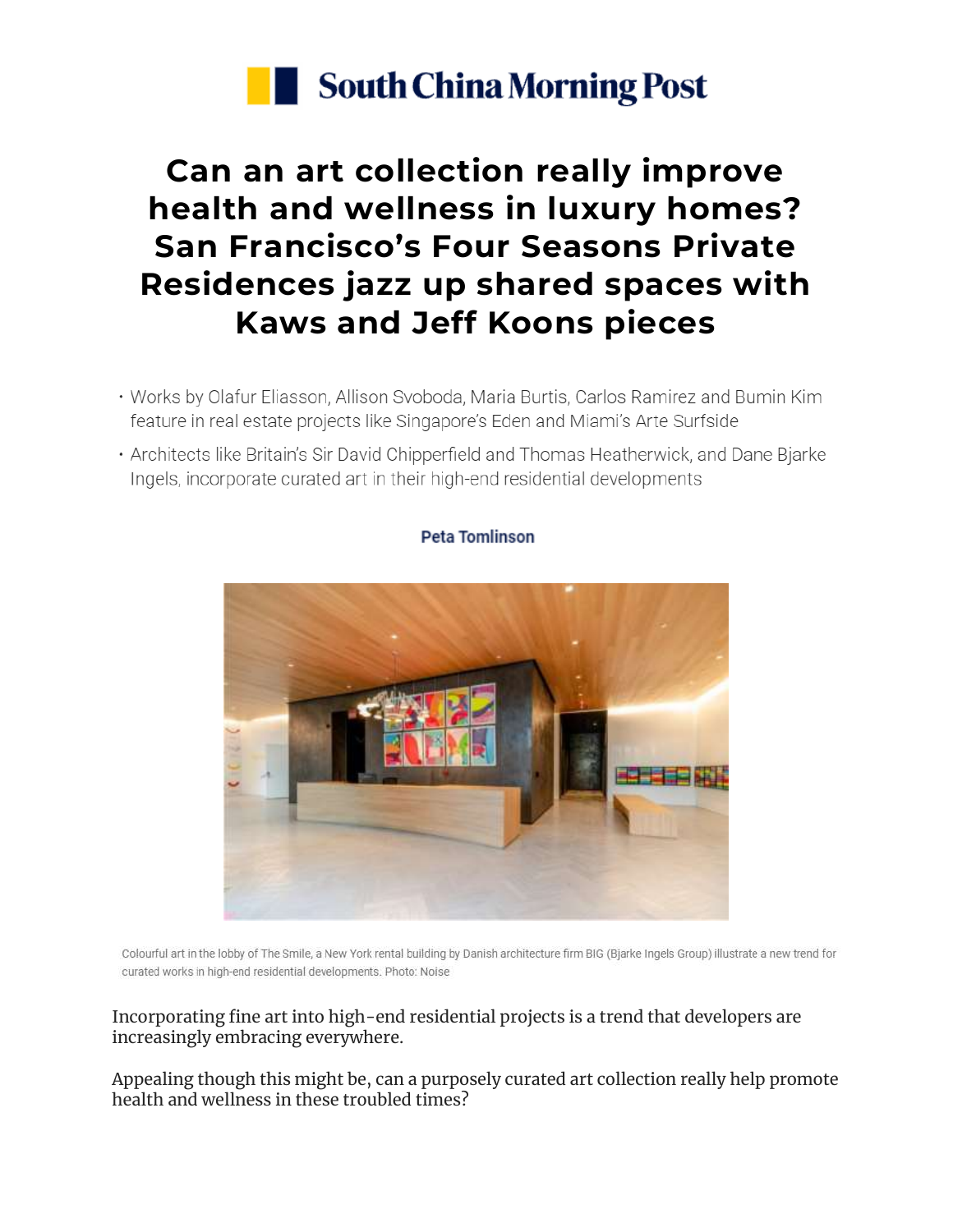Maria Di Grande, principal and founder of US art consulting firm MDG Art Advisory, is certainly convinced.

Indeed, Di Grande, curator of the art programme at the recently opened Four Seasons Private Residences at 706 Mission, San Francisco, US, says the chosen artworks can "alleviate some of the stress and mental strain we've been healing from since the onset of the Covid-19 pandemic". How?



Mid Refraction, an artwork whose colours inspire well-being, by Casper Brindle, at Four Seasons Private Residences at 706 Mission, San Francisco, US. Photo: 706 Mission Street Co.

The uplifting, relaxing experience the collection intends to portray draws on the "positive tension" of the building itself, which is comprised of two contrasting towers: the renovated historic Aronson Building, with its dark, moody interiors, and the new lightfilled contemporary tower.

When Di Grande selects art with wellness or happiness in mind, she considers the intention of the artist.

"For many artists, their artmaking is a meditative process, and subsequent artworks may take on a hypnotic energy that inspires serenity and contemplation," she explains.

"For example, Allison Svoboda's Mandala series put her in a meditative state in the creation process, and when 706 Mission residents encounter her *Mandala Iberis* in the tower lift lobby, they tap into their own inner presence while immersing in the repeating patterns and shapes from nature. Inspired by fractal geometry, the collage's layers and brushstrokes pulse with a calming energy."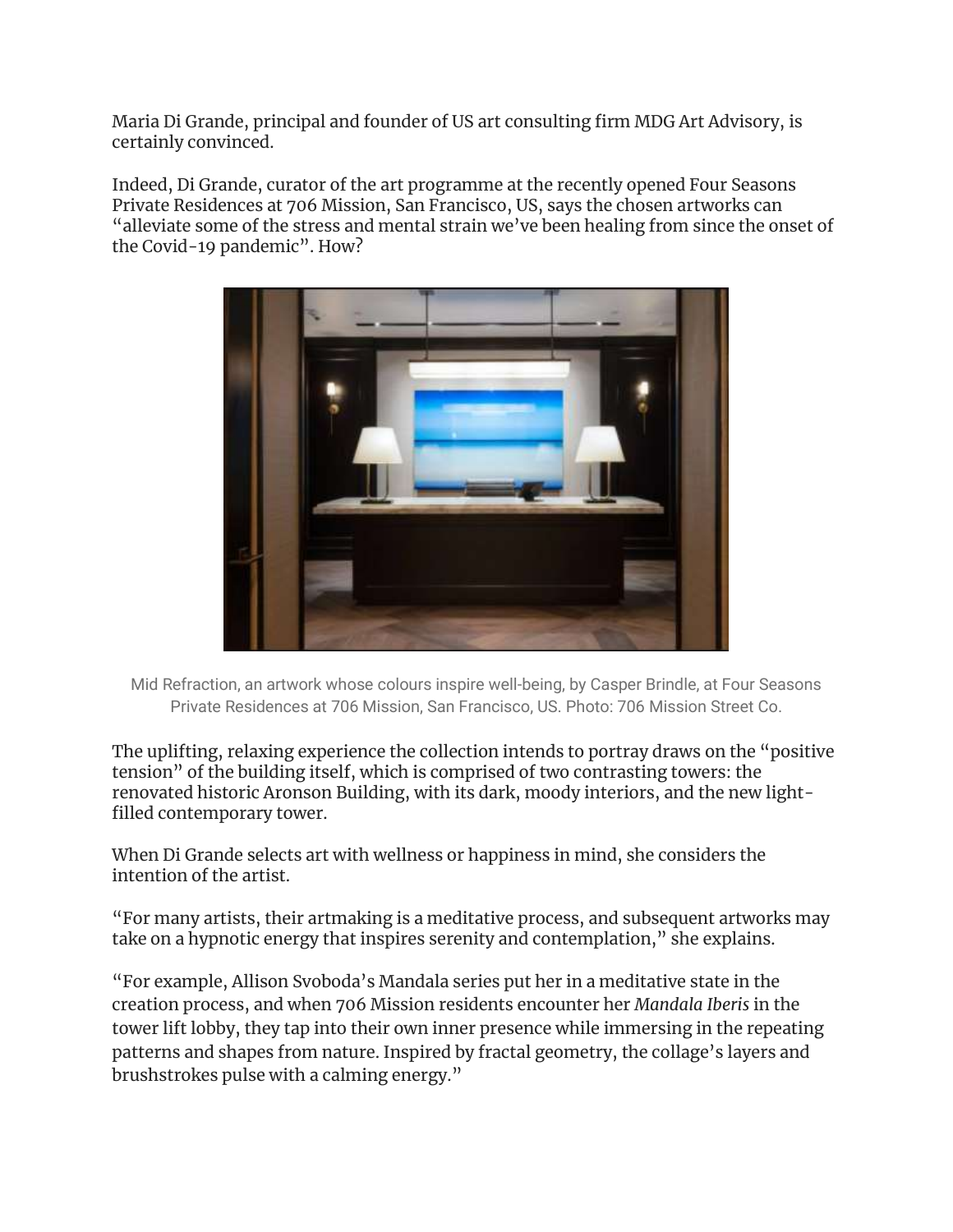Di Grande also considers the colour, size and placement of artworks to determine whether they will evoke a spiritual feeling.

On colours, she says: "I always refer to nature – such as the beautiful blue of a perfect sky, the various shades of greens in trees and plants, the yellow of the sun, and the bright and varied colours of flora."

At Four Seasons Private Residences at 706 Mission, two artworks that include both an abstract botanical mode and "pleasing colours that envelop us and make us happy" are Maria Burtis' *Aqua Pura* and Carlos Ramirez's *Stepping Stones Across the Creek* (both 2019).

In the corridors, artworks by South Korean artist Bumin Kim feature smooth textures and a subtle gradation of colour across multiple threads, delivering a soothing effect as residents walk past them.

Furthermore, Di Grande believes it's important for the artist to have a connection to place when curating for health and wellness. Hence the inclusion of *Mid Refraction* by Casper Brindle (2018), an innovative artist who grew up surfing the beaches along Los Angeles' coast who "creates work that is highly meditative and in direct response to the human condition, culture and environment of California".

According to Di Grande, her clients affirm that living with art which evokes pleasurable or positive feelings has a powerful effect on their well-being.

"We are reminded how much our clients enjoy their paintings, especially during this stressful year of Covid-19," she says. "They are finding solace and happiness in their artworks, which bring a positive vibration to their homes."

Incorporating art into everyday home life is also the intent of Hong Kong's Swire Properties, whose artistic commissions include a signature sculpture for the garden at Eden, a Heatherwick Studio-designed luxury residential development in Singapore's District 10, completed in 2019.



The Spun Chairs sculpture at Swire's Eden development in Singapore makes art a part of residents' everyday lives. Photo: Hufton + Crow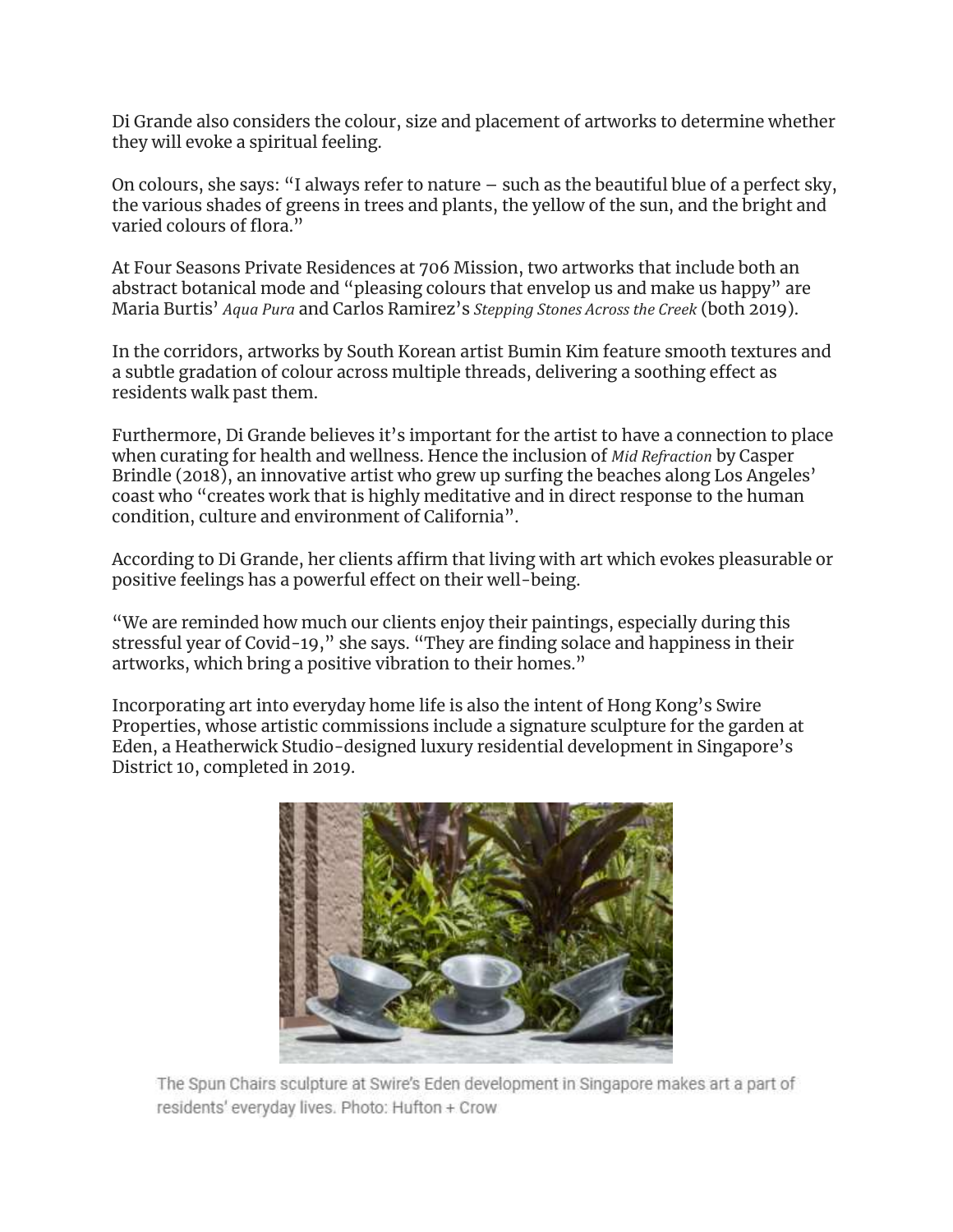Adrian To, director of residential at Swire Properties, says the trio of Spun chairs by Heatherwick Studio – made of Pannonia Verdi, a green granite from Austria – is both a fine artwork and a practical piece, purposely inviting residents to sit and rest.

"We feel that art and culture should be an integral part of people's daily lives," he said.

"That's why we add value to our portfolio by adopting a holistic approach to the design of our residences, incorporating unique works of art as key design features to enhance residents' overall experience of our developments."

At Arte Surfside, a 16-residence oceanfront condominium in Miami, US, the developers personally selected a collection of blue-chip works with the help of Monica Kalpakian, an esteemed art patron, founding member of Art Basel Miami Beach, a member of Tate Modern's International Council and a former board member of The Bass and MOCA Miami Museums.



Arte Surfside, the first US project by Italian architect Antonio Citterio. Photo: Arte Surfside

Arte, the first US project by Italian architect Antonio Citterio, takes its name not only from the artful design of the building, but also from the curated artwork within it.

An original *Art* sculpture by American artist Robert Indiana – best known for his iconic *Love* sculptures – stands outside Arte's front entrance, while a work by Danish-Icelandic artist Olafur Eliasson anchors its elegant lobby lounge.

Also on view is a work from Mads Christensen called *New Horizon II* (2019).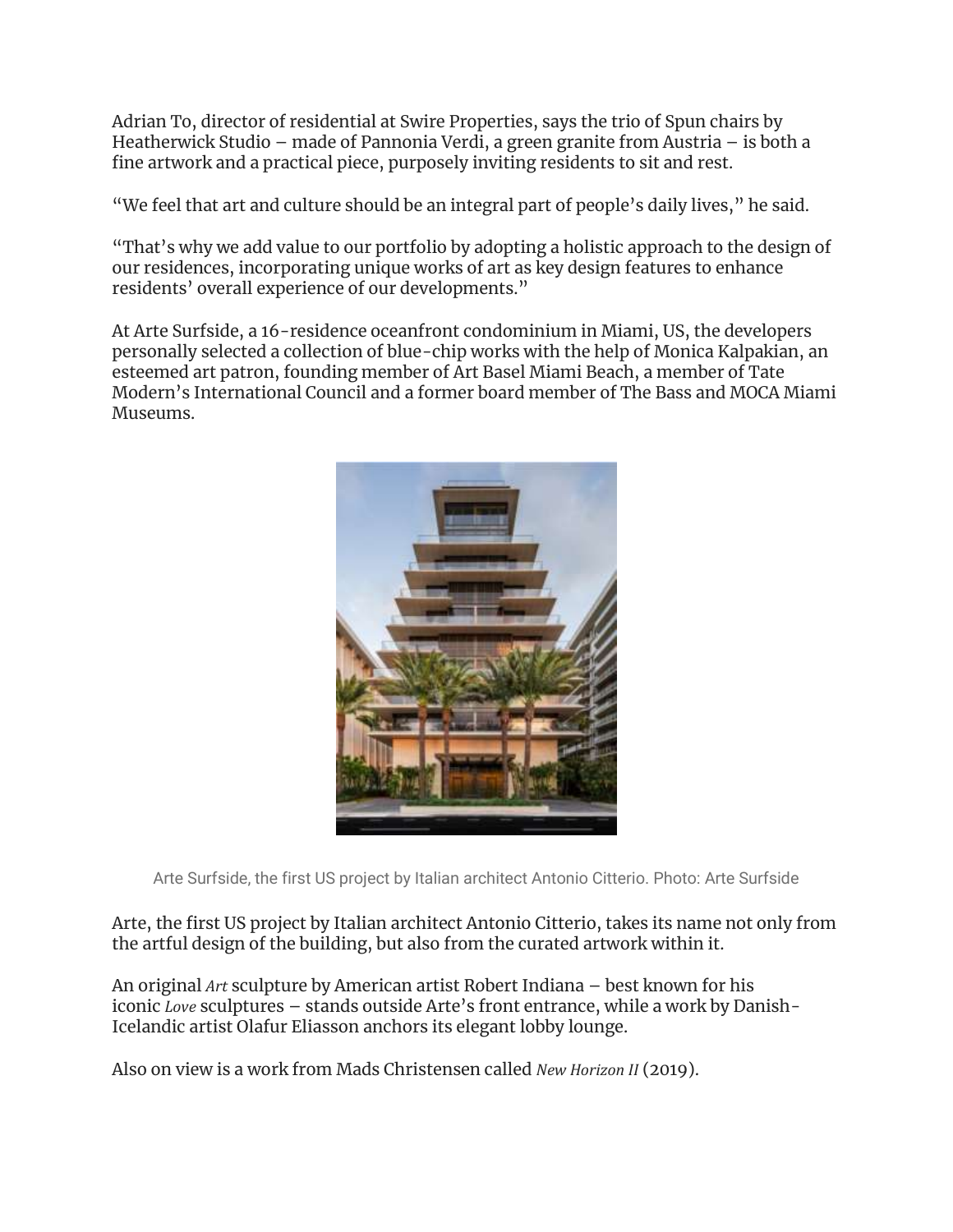Residents of Arte, where flat prices start at around US\$10.8 million, can avail themselves of personalised art consultations with Kalpakian who can advise on everything from curation to installation.

Developer Edward J. Minskoff, another active patron of the arts, enhances all his projects with works from his personal collection. The latest, 17 Jane Street – a rare, ground-up West Village condominium in New York City – features *Corks (Couple)*, a three-metre (10 foot) bronze sculpture by famed American artist Jeff Koons.



West End condominium, 17 Jane Street, New York City features a three-metre bronze sculpture by American artist Jeff Koons. Photo: 17 Jane Street

While 17 Jane is a private residential building, architect Sir David Chipperfield designed the lobby to be an illuminated presence on Jane Street, making it the ideal showcase for contemporary art. Remaining half-floor residences are priced from US\$9.7 million.

And to brighten the day of residents as they come and go, the lobby of The Smile, a New York rental building by Danish architecture firm BIG – Bjarke Ingels Group – is bedecked with rainbow colours, Harlem-inspired murals, and an expansive work by by [Kaws,](https://www.scmp.com/magazines/style/celebrity/article/3148133/g-dragons-ott-art-and-decor-collection-kaws-plushies?module=inline&pgtype=article) an [American](https://www.scmp.com/magazines/style/celebrity/article/3148133/g-dragons-ott-art-and-decor-collection-kaws-plushies?module=inline&pgtype=article) graffiti artist and designer. Prominent behind the desk, the 10 silk-screen prints are from a series of 100 titled *No Reply*. Rentals start at US\$2,850 per month for a studio flat.